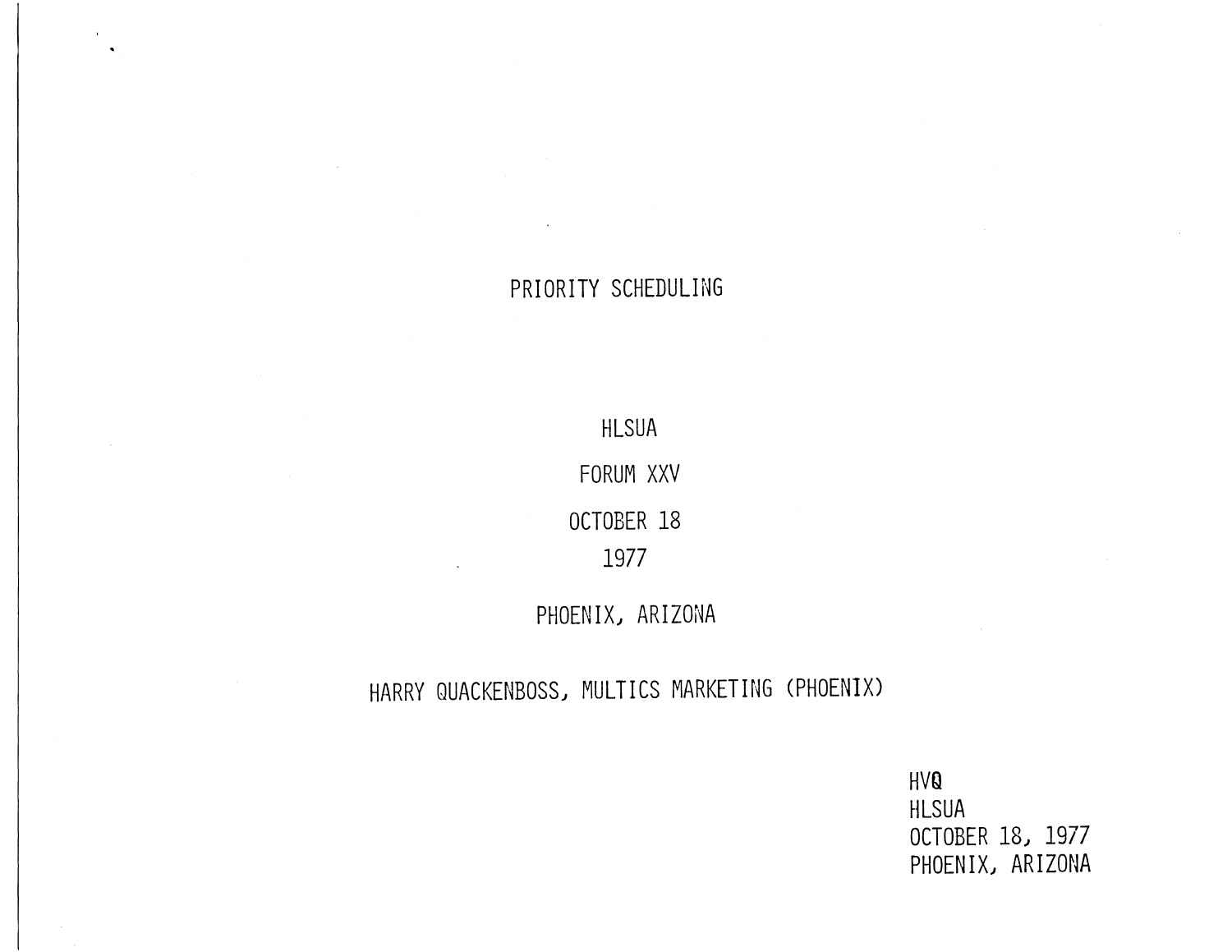# RESOURCE ALLOCATION FACILITIES

- LOAD CONTROL GROUPS  $\qquad \qquad -$ 
	- \* CONTROL MAX CWEIGHTED) LOGGED IN USERS BY GROUP
	- \* DEFINE:BUMPING CPREMEPTING) RULES
- WORK CLASSES
	- \* DYNAMIC CONTROL OF CPU ALLOCATION

HVQ HLSUA OCTOBER 18, 1977 PHOENIX) ARIZONA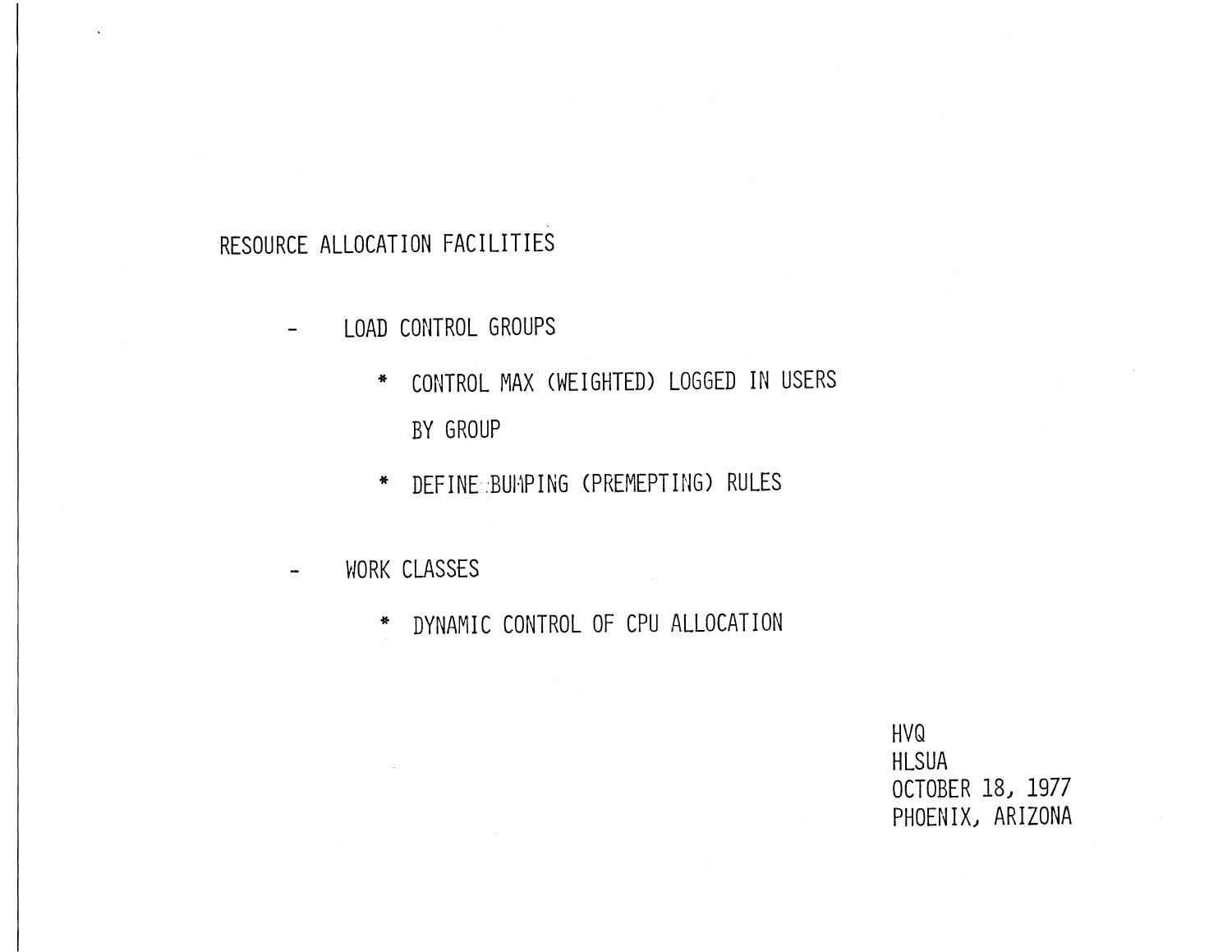### WORK CLASSES: PERCENT MODE

- EACH CLASS ASSIGNED A GUARENTEED MINIMUM OF  $\overline{\phantom{0}}$ CPU AVAILABLE
- WORK CLASS "SIZE" IS CONSTANT AS # OF USERS  $-$ CHANGES

CBUT PER-USER RESPONSE VARIES)

- IDLE CPU IS AVAILABLE FOR RE-DISTRIBUTION  $\overline{\phantom{m}}$
- SUM OF PERCENTS MUST = 100%  $\overline{\phantom{a}}$

HVQ HLSUA OCTOBER 18, 1977 PHOENIX, ARIZONA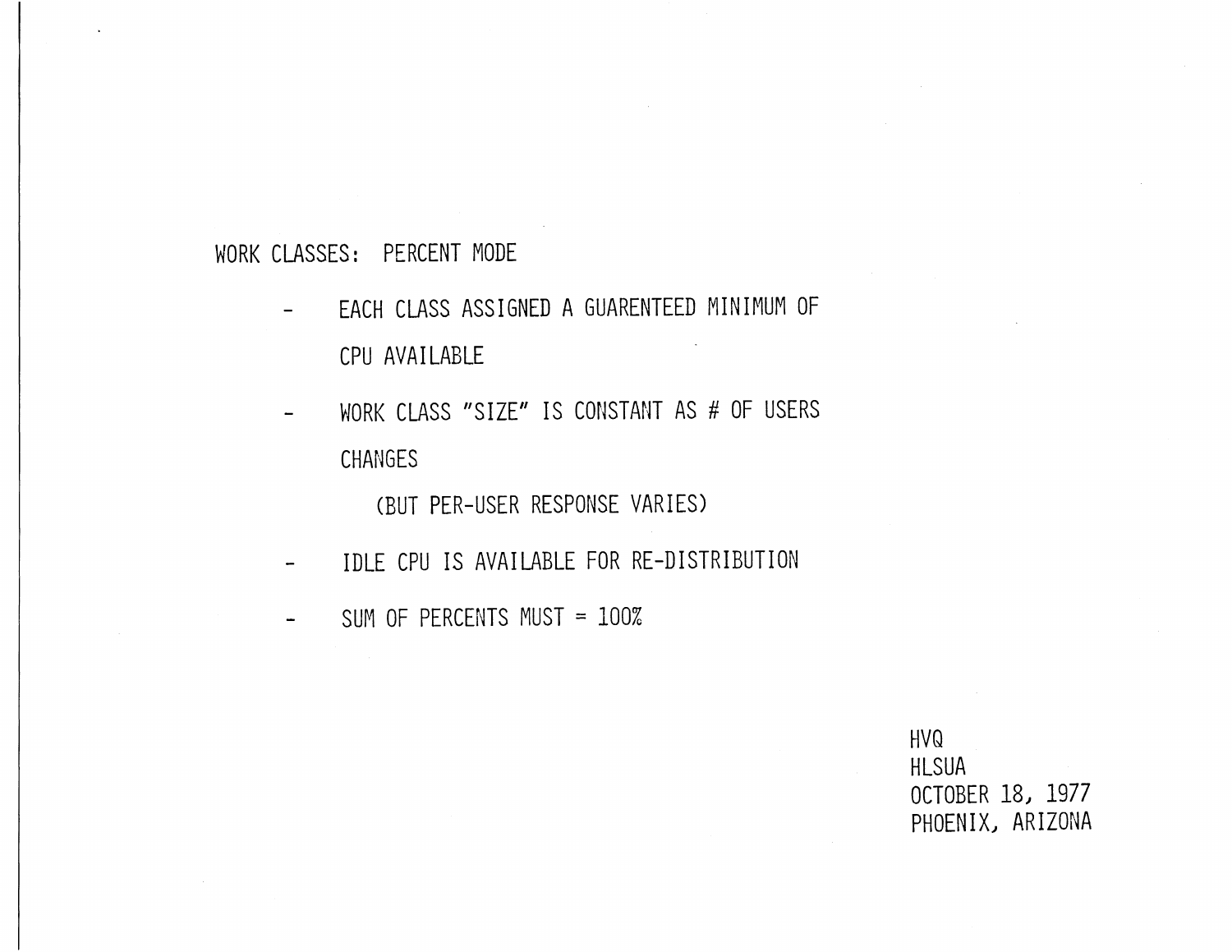WORK CLASSES: DEADLINE MODE

EACH CLASS ASSIGNED

Rl - RESPONSE TIME AFTER INTERACTION

Q1 - QUANTA FOR FIRST INTERVAL

R2 - INTERVAL BETWEEN SUBSEQUENT QUANTA

Q2 - QUANTA FOR SUBSEQUENT INTERVALS

PER-USER NON-INTERACTIVE USAGE RATE =

$$
\frac{Q2}{Q2 + R2}
$$

EXAMPLE:

.25 SEC  $.25 - 325$  = 5% OF 1 CPU

HVQ HLSUA OCTOBER 18} 1977 PHOENIX} ARIZONA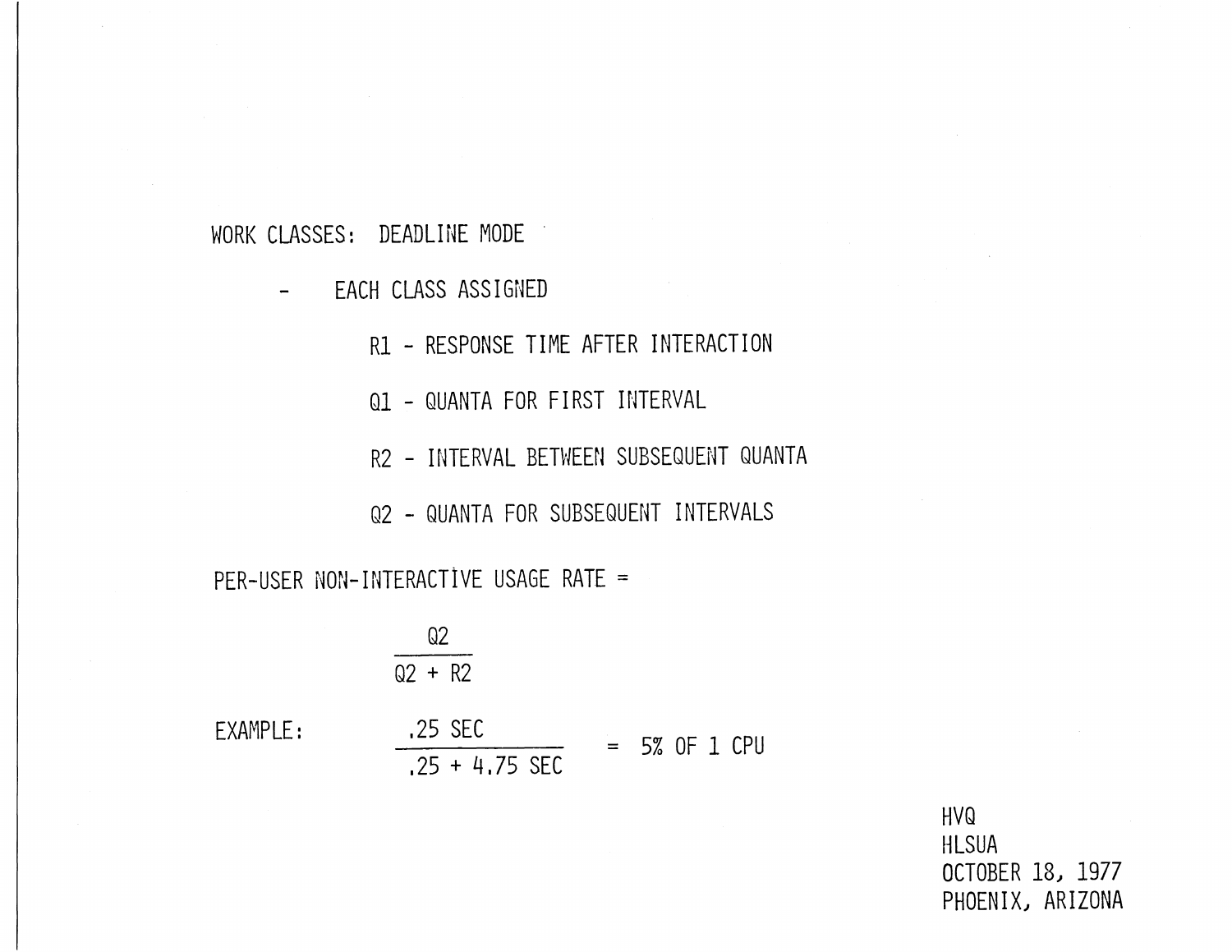### REALTIME WORK CLASSES

- CAN BE ADDED WHEN SCHEDULER IS IN % MODE OR DEADLINE MODE  $-$
- ASSIGNED QUANTA & RESPONSE TIME LIKE DEADLINE MODE  $\overline{\phantom{m}}$
- READY PROCESSES PLACED IN REAL-TIME QUEUE  $\overline{\phantom{a}}$
- USED FOR:  $\frac{1}{2}$

INITIALIZER

IO DAEMON

DEMO FOR PROSPECTS

**BENCHMARKS** 

HIGH PRIORITY USERS

**HVQ HLSUA** OCTOBER 18, 1977 PHOENIX, ARIZONA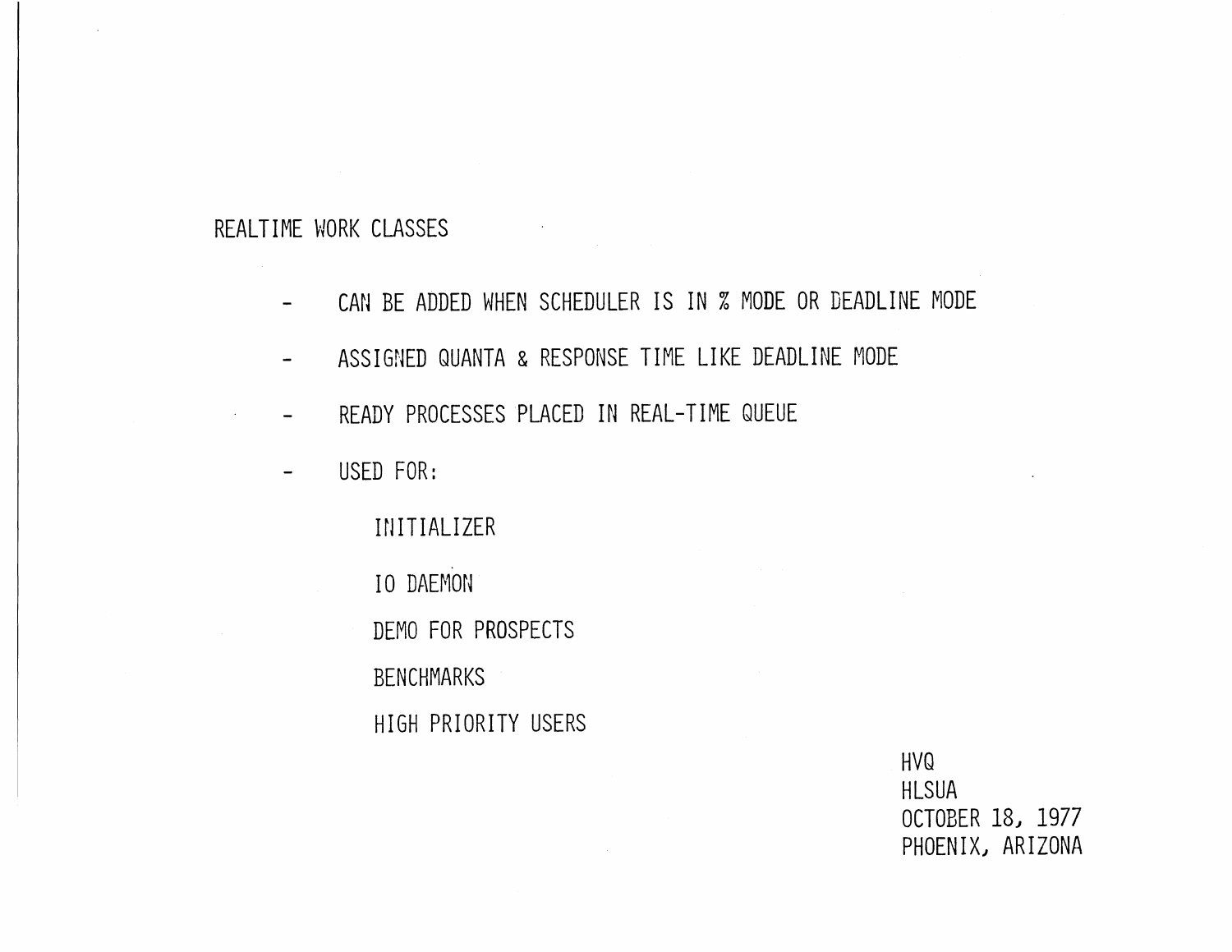#### CHANGEABLE SCHEDULING PARAMETERS

- TEFIRST TIME QUANTA AWARDED AFTER INTERACTION
- TELAST SUBSEQUENT TIME QUANTA
- TIMAX DETERMINES HOW "NON-INTERACTIVE" JOBS ARE SORTED INTO READY QUEUE. A PROCESS WILL .NOT BE SORTED LOWER THAN TIMAX SECONDS SINCE INTERACTION
- MAXE - MAX ELIGIBLE PROCESS
- WSF WORKING SET FACTOR
- WSA WORKING SET ADDEND

HVQ HLSUA OCTOBER 18, 1977 PHOENIX, ARIZONA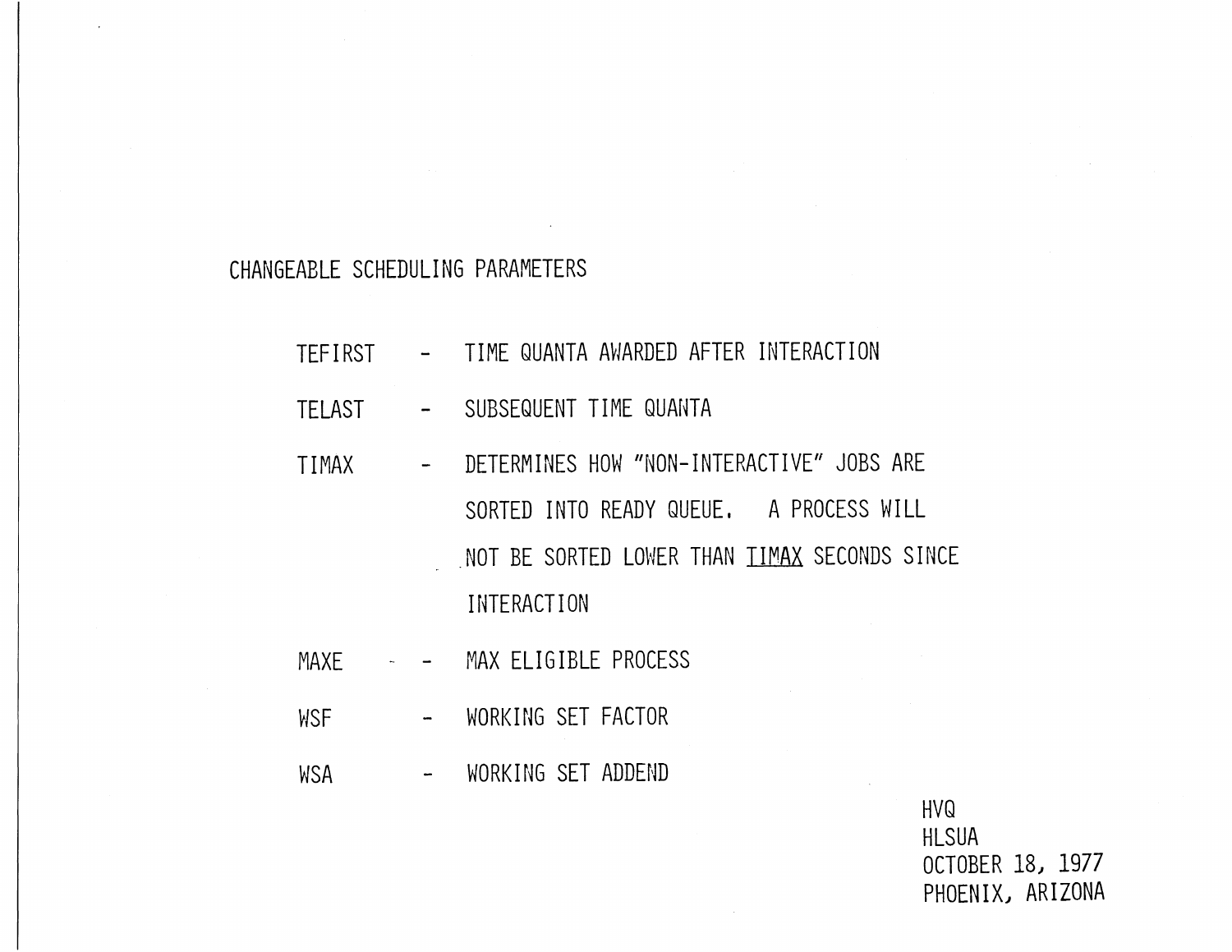READY-HAS WORK TO DO. READY TO RUN

RUNNING-EXECUTING ON A PROCESSOR

BLOCKED-NOT READY. AWAITING AN EVENT:

o INPUT FROM TERMINAL

o TAPE MOUNT

o SIGNAL FROM ANOTHER PROCESS EVENT OCCURANCE IS AN INTERACTION AND CAUSES A

WAKEUP .

WAITING-. WAITING FOR A PREDICTABLY SHORT EVENT.

o DISK PAGE ARRIVAL

STOPPED-PENDING DESTRUCTION BY INITIALIZER

> HVQ HLSUA OCTOBER 18, 1977 PHOENIX, ARIZONA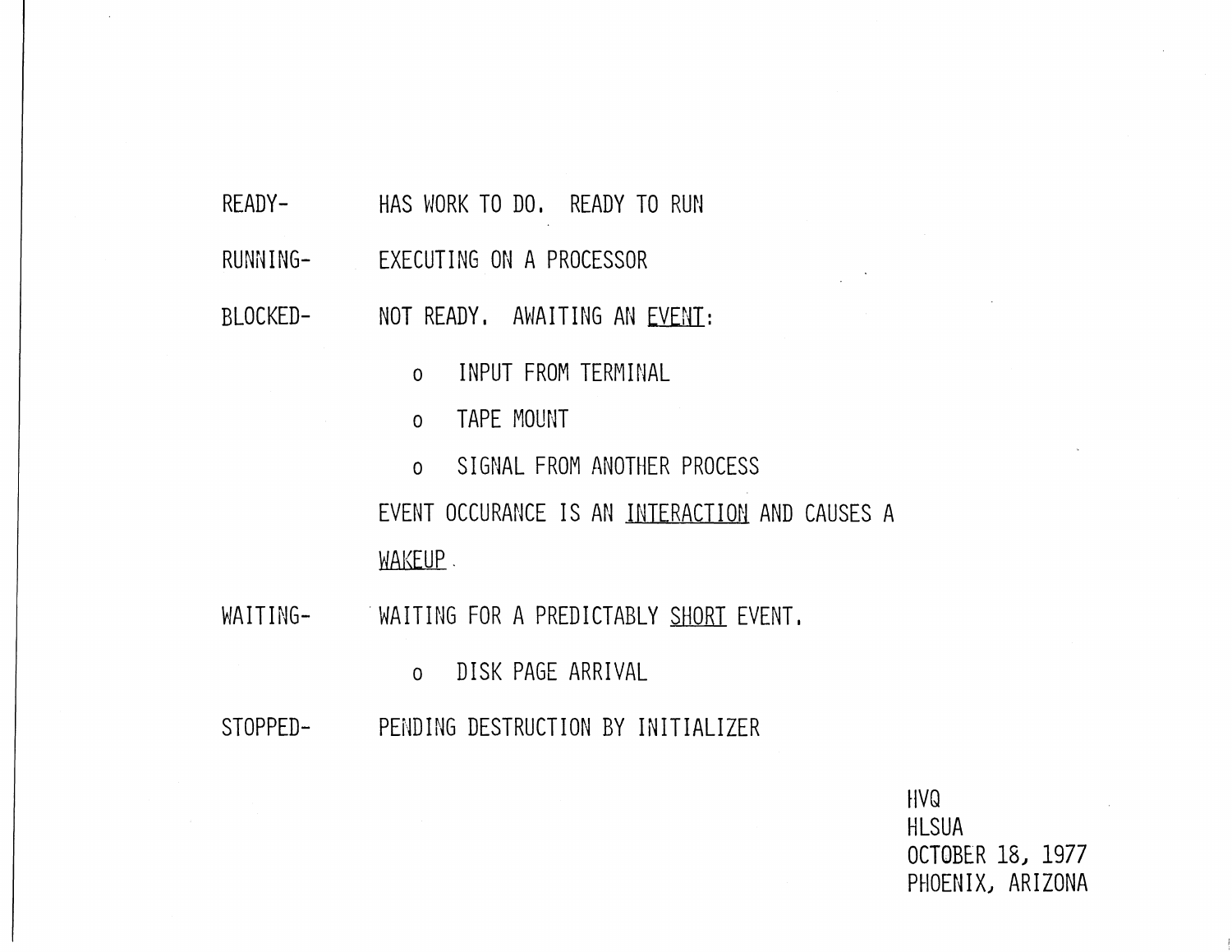# ELIGIBILITY:

| $\Omega$ | NOT ALL READY PROCESSES ARE CANDIDATES TO RUN |             |
|----------|-----------------------------------------------|-------------|
| $\Omega$ | ELGIBILITY IS AWARDED SUBJECT TO:             |             |
| (A)      | FLIGIBLE PROCESSES                            | MAXE.       |
| (B)      | WORKING SET ESTIMATES                         | SYSTEM W.S. |

 $\mathcal{L}$ 

HVQ HLSUA OCTOBER 18, 1977 PHOENIXJ ARIZONA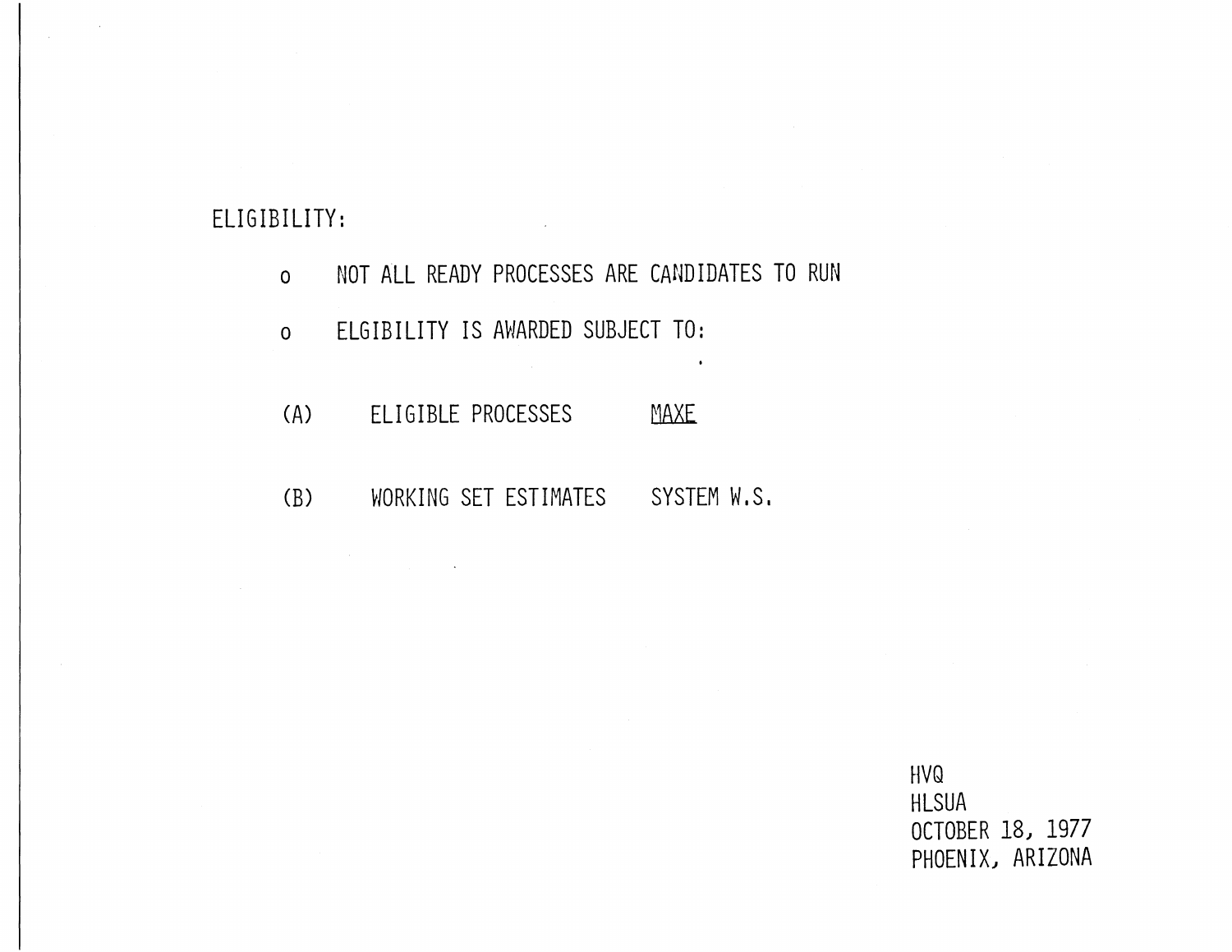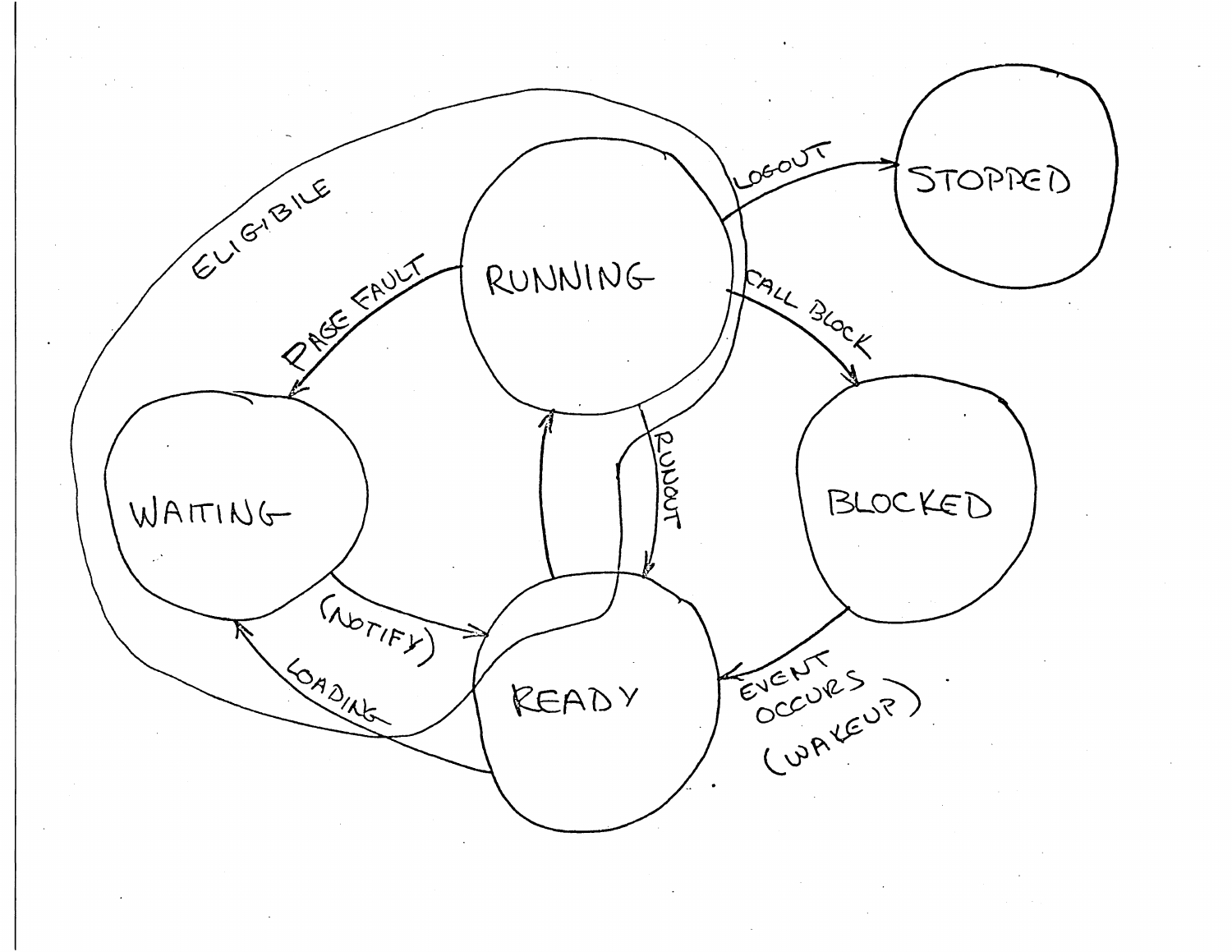## GUIDELINES

(1) CAUTION: USE REALTIME SPARINGLY

 $\frac{1}{\sqrt{2}}$  and

- WHEN DEADLINE ARRIVES, ELGIBILITY IS AWARDED WITHOUT LOOKING AT MAXE, WSF
- INITIALIZER SHOULD BE HIGHEST PRIORITY REALTIME PROCESS. (AVOID DEADLY EMBRACES DURING FATAL PROCESS ERRORS)
- LOAD CONTROL CAN HELP KEEP FROM OVER-BOOKING

HVQ HLSUA OCTOBER *18)* 1977 PHOENIX) ARIZONA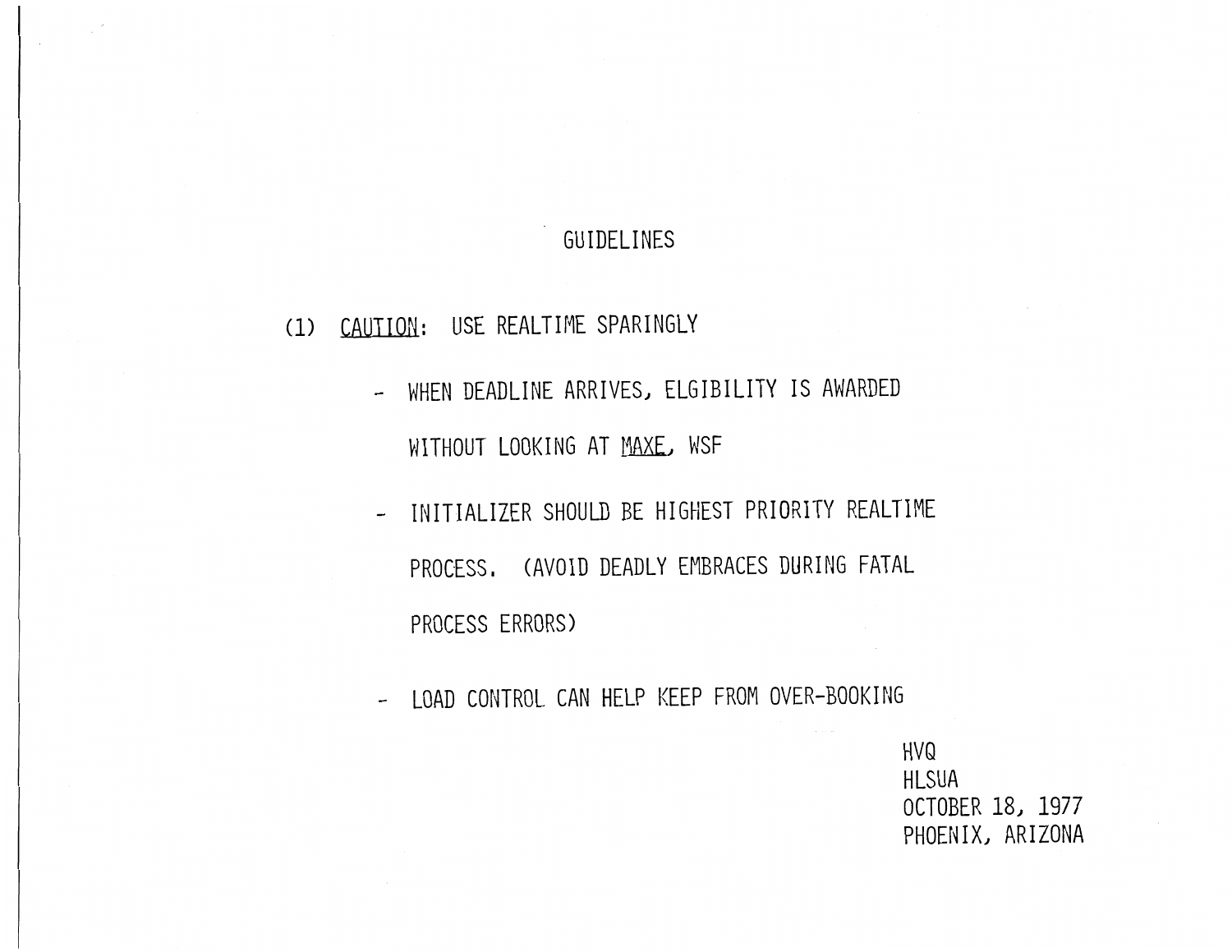(2) IF SOME WORK CLASSES ARE SMALL ( 10%), RESPONSE AT USER LEVEL WILL BE MORE CONSISTENT WITH SHORT QUANTA:

> $EXAMPLE:$  TEFIRST = .75 SEC - 1 SEC TELAST =  $.25$  SEC  $- .5$  SEC

PERMITS GOOD RESPONSE TO SMALL COMMANDS, BUT PROHIBITS HOGGING THE MACHINE.

> HVQ HLSUA OCTOBER 18, 1977 PHOENIXJ ARIZONA